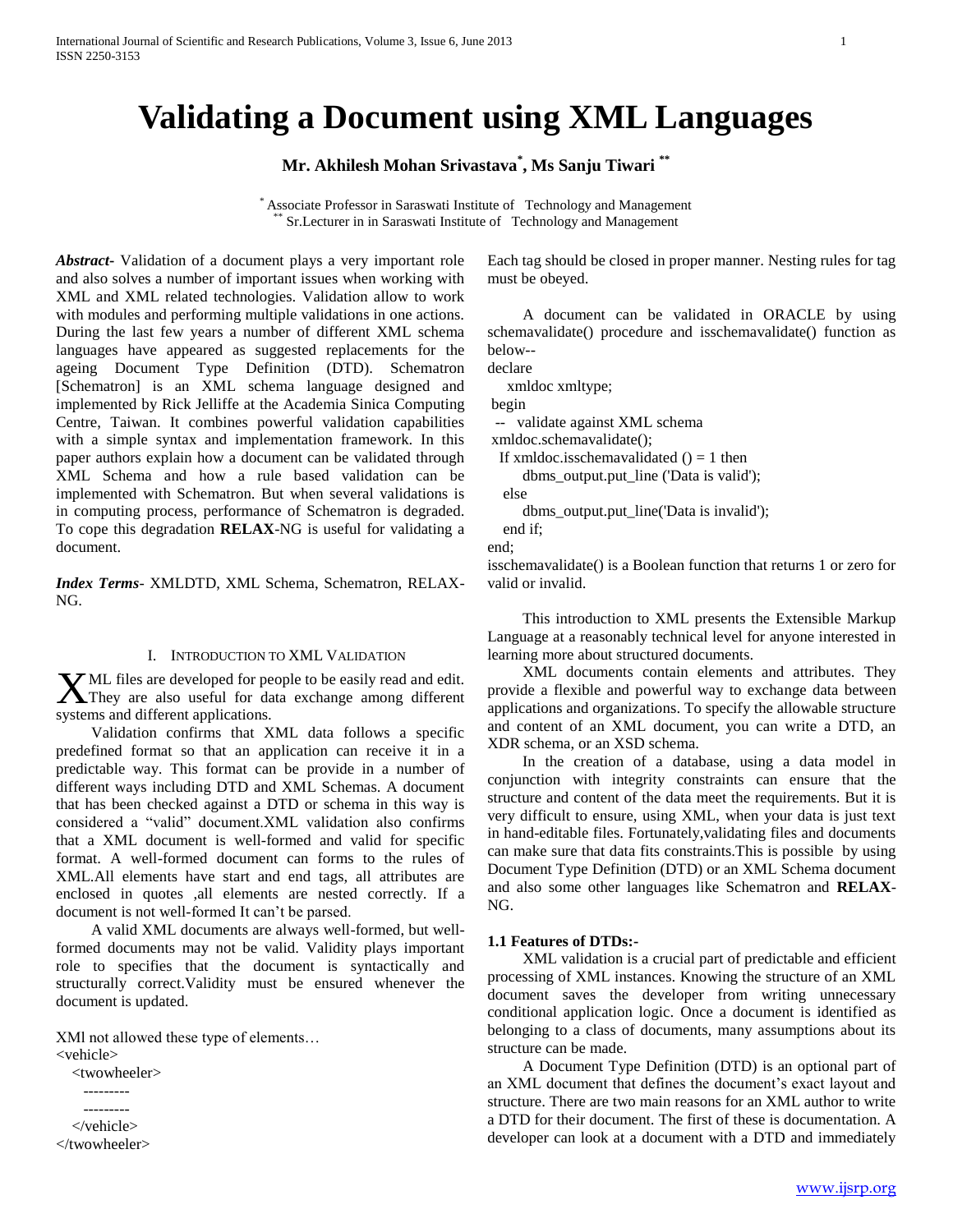understand the structure of the data. A DTD can formally state that, for example, a product number contains a manufacturer's code, followed by a batch number, followed by a part number, followed by an optional colour code. The second reason to use a DTD is to enable what is known as validation. The process of document validation involves passing an XML document through a processor which reads the DTD, then examines the XML data to ensure that elements appear in the right order, that mandatory elements and attributes are in place, that no other elements or attributes have been inserted where they shouldn't have been, and so on. Working with validated data makes life much easier for a developer. If data is known to be valid, it is completely predictable. For the product number example given above, a developer can write code to read each of the first 3 pieces of data from a validated document, then do a check to see if the optional color code has been provided before attempting to read that. An XML document can be viewed abstractly as a tree of nested elements. The basic mechanism for specifying the type of XML documents is provided by Document Type Definitions (DTDs) [W3C 1998]. DTDs can be abstracted as extended context-free grammars (CFGs).for example

## <!DOCTYPE car [

<!ELEMENT car (make, model, year)>

```
...
...
```

```
\geq
```
This line says that the car element must contain – and can only contain – a make

element, followed by a model element, followed by a year element, like this:

 $\langle \text{car} \rangle$ <make>

...

</make> <model>

... </model> <year>

... </year>

 $\langle \text{car} \rangle$ 

 The make, model and year elements must all appear (i.e. none are optional) and they must appear in that order. No other elements are allowed. To make an element optional, follow it with a question mark in the DTD:

<! DOCTYPE car [

<! ELEMENT car (make, model, year?)>

#### ...  $\geq$

The next two elements of our DTD might look like this:

<!DOCTYPE car[ <!ELEMENT car (make, model, year?)> <!ELEMENT make (#PCDATA) <!ELEMENT model (#PCDATA)

...  $\geq$ 

 It doesn't matter which order you declare your elements in inside a DTD. The make and model elements have been declared as containing #PCDATA which means parsed character data – in other words, free text. The name parsed character data means just that: the characters will be parsed by the XML parser.

 DTDs are the first XML validation mechanism[14] and for all practical purposes and they use a non-XML syntax.DTDs are not written in XML syntax and rely post-processing for validation.DTDs are sufficient for simple XML schemas.

## **1.2 Limitations [2] of DTDs:-**

In spite of their several advantages, DTDs suffer from a number of limitations-

- DTDs has Non-XML syntax. They have angled bracket syntax like $(\leq!$ element-- $\geq)$  this is quite different from the XML syntax.DTD does not have the standard <?xml version----  $\ge$  tag etc.
- Each XML document can have only one DTD.Multiple DTDs cannot be used to validate one XML documents.
- DTDs does not support for namespaces.
- DTD have basic data types. In real-life application, it is not applicable and not sufficient also for specific data types.
- There is no inheritance in DTD.But DTD is not objectoriented. They do not allow the designer to create data type and extended them as desired.
- Its very hard to read and maintain large DTDs.
- There are no default values for elements and attribute defaults must be specified when they are declared.
- DTDs have limited set of rules and constraints.

## **2.1 Features of XMLSchema:-**

 As we know that a DTD is used for validating the contents of an XML document. A DTD is an important feature of the XML technology. But there are a no of areas in which DTDs are not fit. The main problem is that their syntax is not like that of XML document. Therefore W3C introduces a schema that is an alternate to DTD.

 An XML Schema[4] is a document which describes another XML document. XML Schemas are used to validate XML documents. An XML schema itself is an XML document which contains the rules to be validated against a given XML instance document.

There are two forms of word 'Schema', in capital form and in lowercase form.The lowercase form is a generic term and may refer to any type of schema, including DTD, XML Schema (aka XSD), RELAX NG, or others, and should always be written using lowercase except when appearing at the start of a sentence. The form "Schema" (capitalized) in common use in the XML community always refers to W3C XML Schema[15].

 DTDs were inherited from XML's origins as SGML[5] (Standard Generalized Markup Language) and, as such, are limited in their expressiveness. DTDs are for expressing a text document's structure, so all entities are assumed to be text. Schemas provide the ability to define an element's type (string, integer, etc.) and much finer constraints (a positive integer, a string starting with an uppercase letter, etc.). DTDs enforce a strict ordering of elements; Schemas have a more flexible range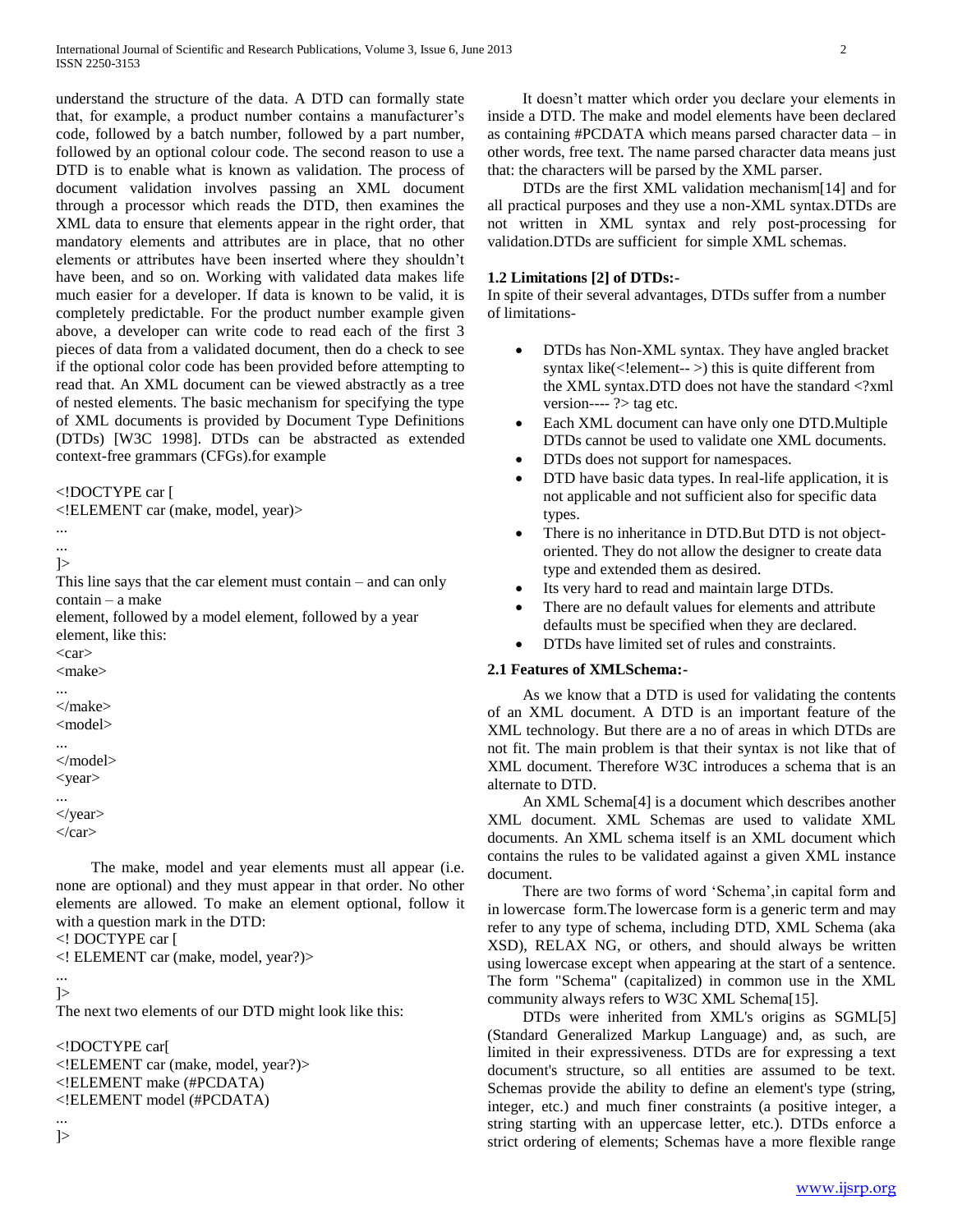of options (elements can be optional as a group, in any order, in strict sequence, etc.). Finally schemas are written in XML, whereas DTDs have their own syntax.

## II. WHEN NEED AN XML SCHEMA?

 When sending data from a sender to a receiver, it is essential that both parts have the same "expectations" about the content. There should be a format to understand for both receiver and sender.With XML Schemas, the sender can describe the data in a way that the receiver will understand.One more need for XML Schema that it can be reused in other schemas.

 Assume a function/method for an application that manages employee data. The function is expecting the employee information in the following XML structure:

<Student> <Name> <First>Jacob</First> <Middle>V</Middle> <Last>Sebastian</Last> </Name> <!-- Deleted other information for brevity --> </Student>

 The function needs to make sure that the caller passes correct XML data. An XML Schema which describes and validates the above XML document is given below.

<xs:schema xmlns:xs="http://www.w3.org/2001/XMLSchema">

```
<xs:element name="Student">
   <xs:complexType>
    <xs:sequence>
     <xs:element name="Name">
      <xs:complexType>
        <xs:sequence>
        <xs: element name="First" type="xs: string"/>
        <xs: element name="Middle" type="xs: string"/>
        <xs: element name="Last" type="xs: string"/>
        </xs:sequence>
      </xs:complexType>
     </xs:element>
      </xs:sequence>
   </xs:complexType>
 </xs:element>
</xs:schema>
```
Example. Consider this simple instance document:

<?xml version="1.0"?>

```
<Doc xmlns="http://www.demo.org"
```

```
 xmlns:xsi="http://www.w3.org/2001/XMLSchema-instance" 
  xsi:schemaLocation="http://www.demo.org doc.xsd">
<\!\!X\!\!>\!\!10<\!\!/X\!\!>
```
# $<\text{Y}>20<\text{Y}>$

## </Doc>

With XML Schemas we can check the following constraints:

- the Doc (root) element contains a sequence of elements, X followed by Y
- the X element contains an integer
- the Y element contains an integer

```
In fact, here's an XML Schema which expresses these 
constraints:
\langle?xml version="1.0"?>
<xsd:schema 
xmlns:xsd="http://www.w3.org/2001/XMLSchema"
        targetNamespace="http://www.demo.org"
        xmlns="http://www.demo.org"
        elementFormDefault="qualified">
   <xsd:element name="Doc">
     <xsd:complexType>
        <xsd:sequence>
          <xsd:element name="X" type="xsd:integer"/>
          <xsd:element name="Y" type="xsd:integer"/>
        </xsd:sequence>
     </xsd:complexType>
   </xsd:element>
</xsd:schema>
XML Schemas does not give us the capability to express the 
following constraint:
```
the value of X must be lower than the value of Y

So should be there to check this constraint? There are many other schema languages besides XML Schemas:

- Schematron
- TREX
- **RELAX**
- SOX
- XDR
- HOOK
- DSD
- Assertion Grammars - Xlinkit

Thus, the first option is to use one (or more) of these schema languages to express the additional constraints.

# **2.2 Limitation of XMLSchema:**

- **1.** W3C XML Schema is complex and hard to learn, although that's partially because it tries to do more than mere validation.
- **2.** There is a problem with XML Schema that it is not supported by all parsers.
- **3.** XML Schema also not supported to entities.
- **4.** W3C XML Schema does not implement most of the DTD ability to provide data elements to a document. While technically a comparative deficiency, it also does not have the problems that this ability can create as well, which makes it strength.

## **3.1 Features of Schematron:-**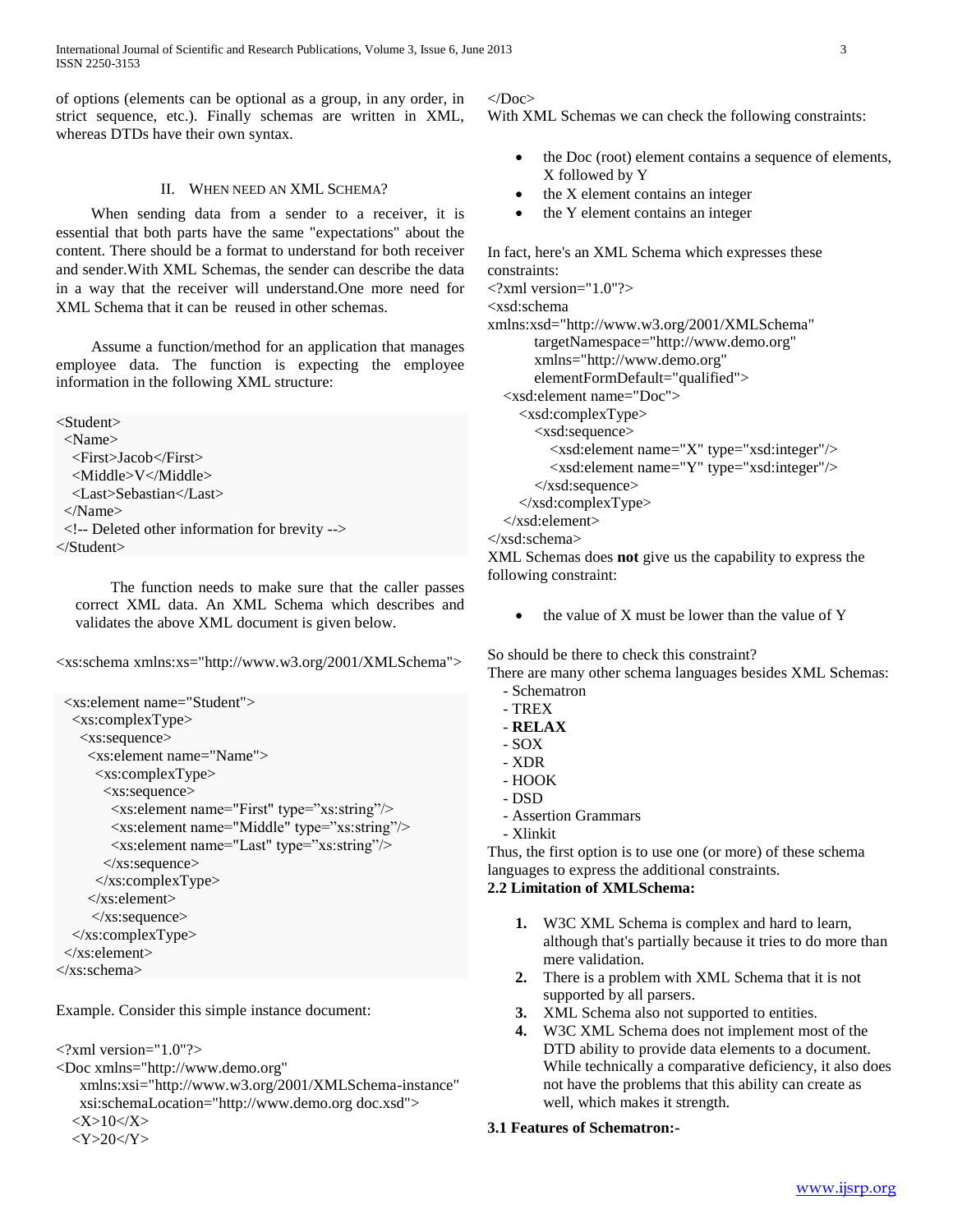**Schematron** is a rule-based validation language.It is used for making assertions about the presence or absence of patterns in XML trees. Schematron is a structural schema language expressed in XML using a small number of elements and XPath.It differs in basic concept from other schema languages in that it *not based on grammars* but on finding *tree patterns* in the parsed document. XML Schema and DTD is not capable of expressing constraints but Schematron can express constraints in a better way. Schematron can also specify required relationships between multiple XML files.

 Schematron is useful for conditional expression. And it is free and open source implementations available.The Schematron is trivially simple to implement on top of XSLT and to customize. A Schematron schema and an XML instance document are sent into a Schematron validator, which validates the instance document against the Schematron schema in figure 1..



#### Figure 1

 The Schematron can be used to develop and mix two kinds of schemas:

- **Report** elements allow you to diagnose which variant of a language you are dealing with.
- *Assert* elements allow you to confirm that the document conforms to a particular schema.

It is based on a simple action:

- First, *find* a context nodes in the document (typically an element) based on XPath path criteria;
- Then, *check* to see if some other XPath expressions are true, for each of those nodes.

 The Schematron can be useful *in conjunction* with many grammar-based structure-validation languages: DTDs, **XML Schemas**, **RELAX**, **TREX**, etc. Indeed, Schematron is part of an ISO standard (DSDL: Document Schema Description Languages) designed to allow multiple, well-focussed XML validation languages to work together.

 For example, using Schematron you can embed the additional constraints within the XSD document (within <appinfo> elements). The XSD document shown earlier has been enhanced (below) with Schematron directives:

 $\langle$ ?xml version="1.0"?> <xsd:schema xmlns:xsd="http://www.w3.org/2001/XMLSchema" targetNamespace="http://www.demo.org" xmlns="http://www.demo.org"

 **xmlns:sch="http://www.ascc.net/xml/schematron"** elementFormDefault="qualified"> **<xsd:annotation> <xsd:appinfo> <sch:title>Schematron validation</sch:title> <sch:ns prefix="d" uri="http://www.demo.org"/> </xsd:appinfo> </xsd:annotation>** <xsd:element name="Doc"> **<xsd:annotation> <xsd:appinfo> <sch:pattern name="Check X greater than Y"> <sch:rule context="d:Doc"> <sch:assert test="d:X >d:Y" diagnostics="lessThan"> X should be greater than Y. </sch:assert> </sch:rule> </sch:pattern> <sch:diagnostics> <sch:diagnostic id="lessThan"> Error! X is less than Y**  $X = \text{ssch:value-of} \, \text{select} = \text{d}: X \text{''} \text{/s}$  $Y = \text{ssch:value-of} \,\text{select} = \text{``d:Y''}\text{/>}$  **</sch:diagnostic> </sch:diagnostics> </xsd:appinfo> </xsd:annotation>** <xsd:complexType> <xsd:sequence> <xsd:element name="X" type="xsd:integer"/> <xsd:element name="Y" type="xsd:integer"/> </xsd:sequence> </xsd:complexType> </xsd:element> </xsd:schema>

Schematron will extract the directives out of the XSD document to create a Schematron schema. Schematron will then validate the instance document against the Schematron schema. Schematron is used for the following checking[11]—

## **1. Co-constraint checking**

Co-constraints are constraints that exist between data (element-to-element co-constraints, element-to-attribute, attribute-attribute). Co-constraints may be "within" an XML document, or "across" XML documents (intra- and inter-document co-constraints).Schematron is very wellsuited to expressing co-constraints.

## **2. Cardinality checking**

 Cardinality constraints are constraints on the occurrence of data. The cardinality constraints may apply over the entire document, or to just portions of the document.Schematron is very well-suited to expressing cardinality checks.Cardinality checking encompasses uniqueness checking.Existence checking is a special case of cardinality checking.The following example will be used to characterize the next category of Schematron usage:

```
\langle 2xml version="1.0"?>
```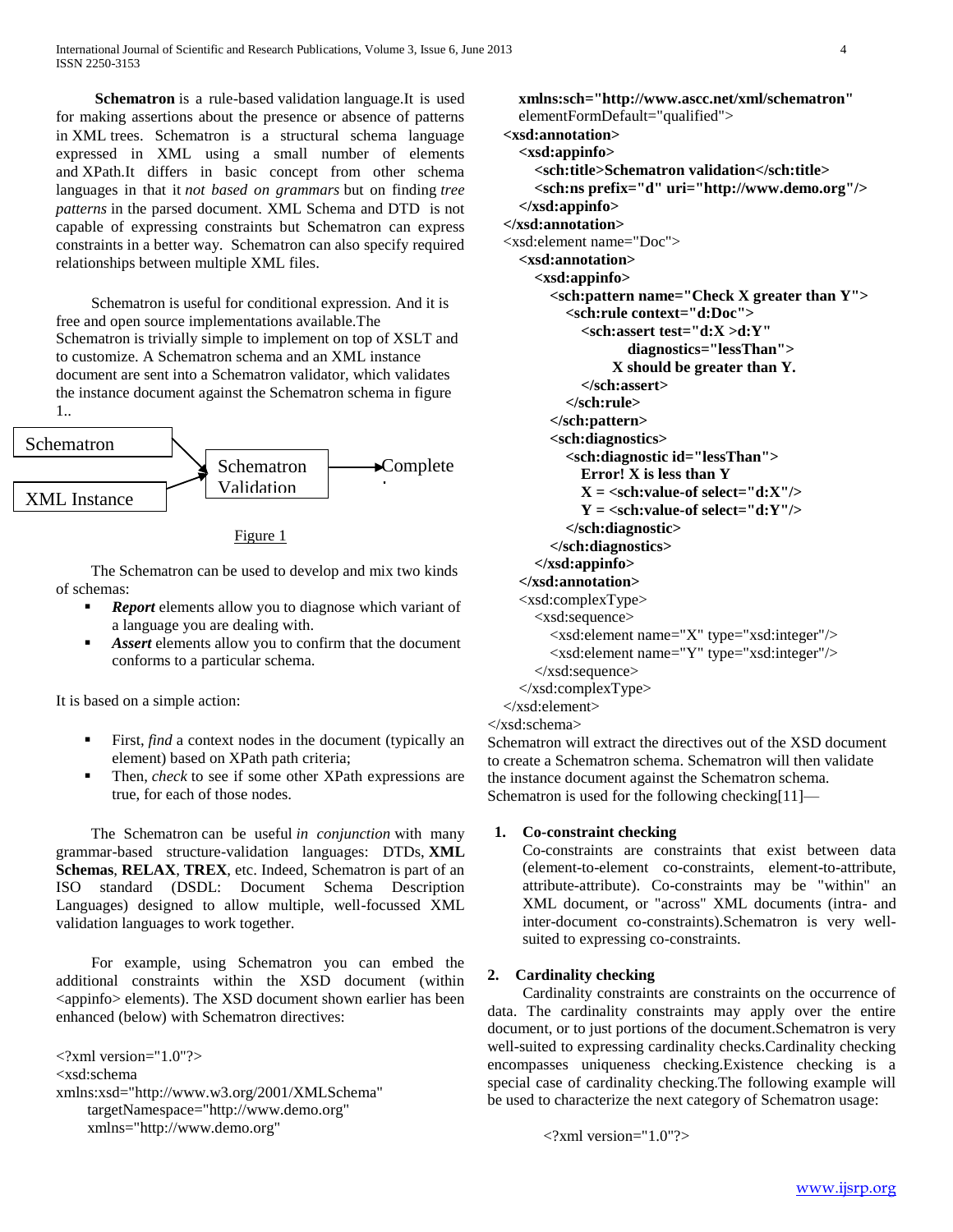<ExamResults> <ByPercentage> <Candidate name="John">61</Candidate> <Candidate name="Sara">54</Candidate> <Candidate name="Bill">55</Candidate> </ByPercentage> </ElectionResults>

## **3. Algorithmic checking**

 In the above example the algorithmic constraint is: "the exam results must add up to  $100\%$ " (i.e.,  $61 + 54 + 55 = 100$ ). In general, validity of data in an XML instance document is determined not by student's examination or comparison of the data, but requires performing an algorithm on the data. Schematron is very well-suited to expressing algorithmic checks.

## **3.2 Limitations of Schematron [12]:-**

 1. There may be running many validation at a time in Schematron so performance can be degrade and also may be more expensive.

 2. It may be difficult to swapping out the particular grammar language that is currently being used and replacing it with a different grammar language.

 3. Constraint checking is a big-bang event. All constraints grammar, co-constraints, cardinality, algorithmic are checked at once.

 5. Schematron was difficult to place on the graph. Schematron can express content dependent rules across elements and attributes that none of the other methods can. On the other hand, Schematron is not as well suited to basic content model restrictions as the others are.

 6. Schematron is best used as supplemental power to the other validation methods.

## **4.1 Features of RELAX-NG:--**

 **RELAX NG** (**REgular LAnguage for XML Next Generation**) is a schema[7] language for XML - a **RELAX**-NG schema define a pattern for the structure and content of an XML document. A **RELAX**-NG schema is itself an XML document but **RELAX**-NG also offers a popular compact, non-XML syntax. Compared to other XML schema languages **RELAX**-NG is considered relatively simple.

 It was defined by a committee specification of the OASIS **RELAX** NG technical committee in 2001 and 2002, based on Murata Makoto's **RELAX** and James Clark's TREX and also by part two of the international standard ISO/IEC 19757: Document Schema Definition Languages (DSDL).

 **RELAX** NG is a schema language for XML. The key features of **RELAX** NG are that it:

- is simple.
- is easy to learn.
- has both an XML syntax and a compact non-XML syntax.
- does not change the information set of an XML document.
- supports XML namespaces.
- treats attributes uniformly with elements so far as possible.
- has unrestricted support for unordered content.
- has unrestricted support for mixed content.
- has a solid theoretical basis.
- can partner with a separate data typing language.

Consider a simple XML representation of an email Book Store: <bookstore>

 <name>Mike's Store</name> <topic> <name>XML</name> <book isbn="123-456-789"> <title>Mike's Guide To DTD's and XML Schemas<</title> <author>Mike Jervis</author> </book> </topic> </bookstore>

The DTD would be as follows:

<!DOCTYPE bookstore [ <!ELEMENT bookstore (topic+)> <!ELEMENT topic (name,book\*)> <!ELEMENT name (#PCDATA)> <!ELEMENT book (title,author)> <!ELEMENT title (#CDATA)> <!ELEMENT author (#CDATA)> <!ELEMENT isbn (#PCDATA)> <!ATTLIST book isbn CDATA "0">

# ]>

A **RELAX** NG pattern for this could be written as follows:

<element name="bookstore"

xmlns="http://**RELAX**ng.org/ns/structure/1.0"> <ZeroOrMore> <element name="topic"> <element name="name">  $<$ text $/$  </element> <element name="book"> <element name="title"> <element name="author">  $<$ text $/$  </element>  $\epsilon$ /element $\epsilon$  </zeroOrMore> </element>

If the bookstore is required to be non-empty, then we can use oneOrMore instead of zeroOrMore:

<element name="bookstore"

xmlns="http://**RELAX**ng.org/ns/structure/1.0"> <oneOrMore>

```
 <element name="topic">
```